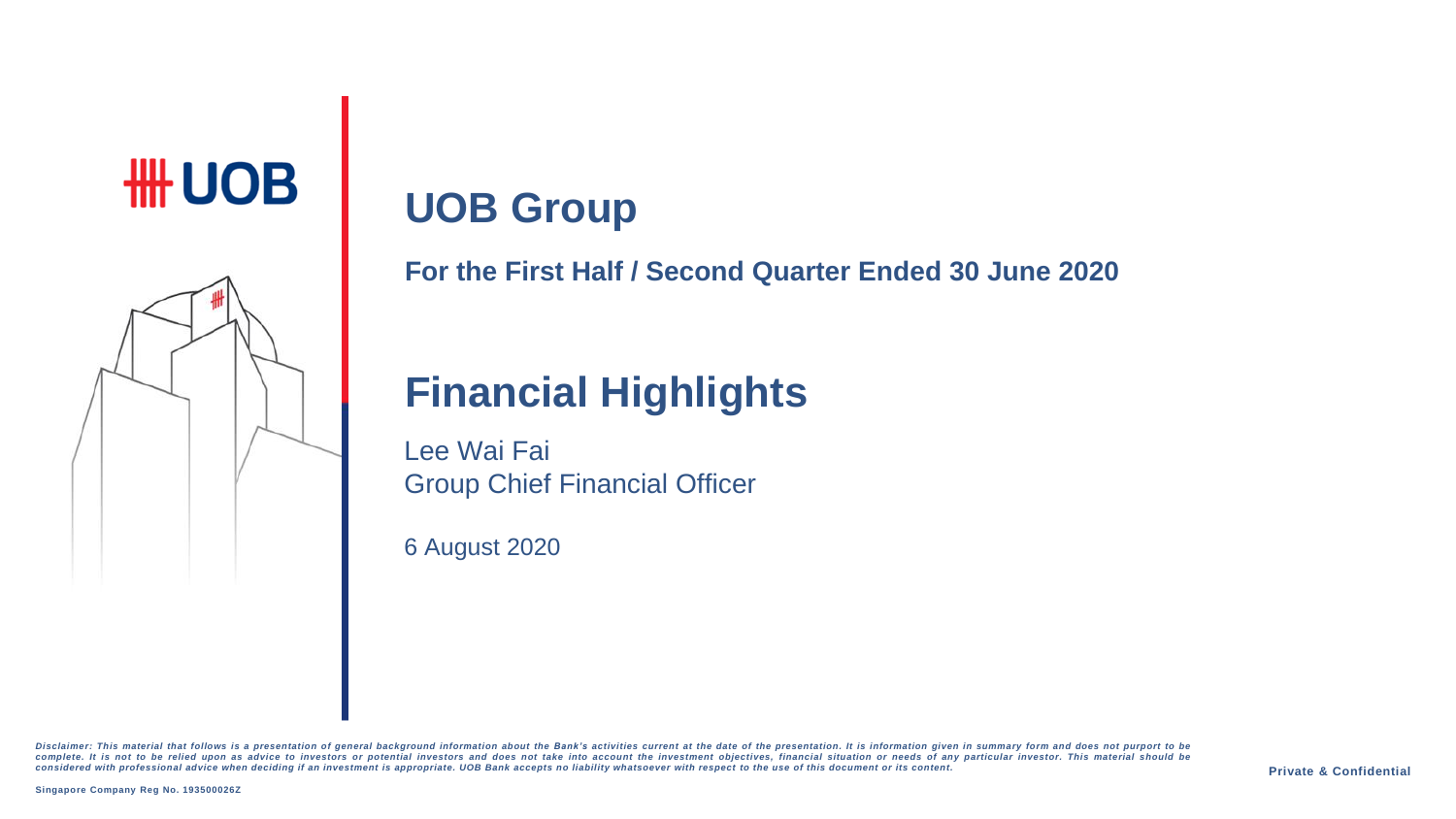### **Financial Highlights**



#### - 18% QoQ - 40% YoY Net profit after tax **\$703m** CET 1 ratio **14.0%** - 0.1%pt QoQ + 0.1%pt YoY Credit costs **67bps** + 31bps QoQ + 59bps YoY Income **\$2.26b 2Q20 Key financial indicators** - 6% QoQ - 12% YoY Cost/Income ratio **46.0%** + 0.9%pt QoQ + 2.3%pt YoY LCR ratio **136%** - 3%pt QoQ - 11%pt YoY NPL ratio **1.6%** Customer loans **\$281b** No change QoQ + 0.1%pt YoY + 1% QoQ + 3% YoY

### **Maintains strong balance sheet position amid challenging economic conditions**

- 2Q20 NPAT at \$703m, down 18% QoQ; 1H20 NPAT at \$1.56b, down 30% YoY
- Performance impacted by declining margins from significant rate cuts across regional markets, lower fees and additional ECL allowance set aside as economic outlook deteriorated
- NPL ratio stable, total credit costs on loans increased to 67bps this quarter due to ECL allowance of \$0.4b set aside for non-impaired assets. Allowance coverage improved to 96% or 230% with collaterals
- Customer loan growth slowed to 1% QoQ and 3% YoY with focus on high quality loans
- Stable funding with loan-to-deposit ratio at 85.8%; LCR for the quarter at 136% and NSFR at 119%
- CET1 ratio remained strong at 14.0%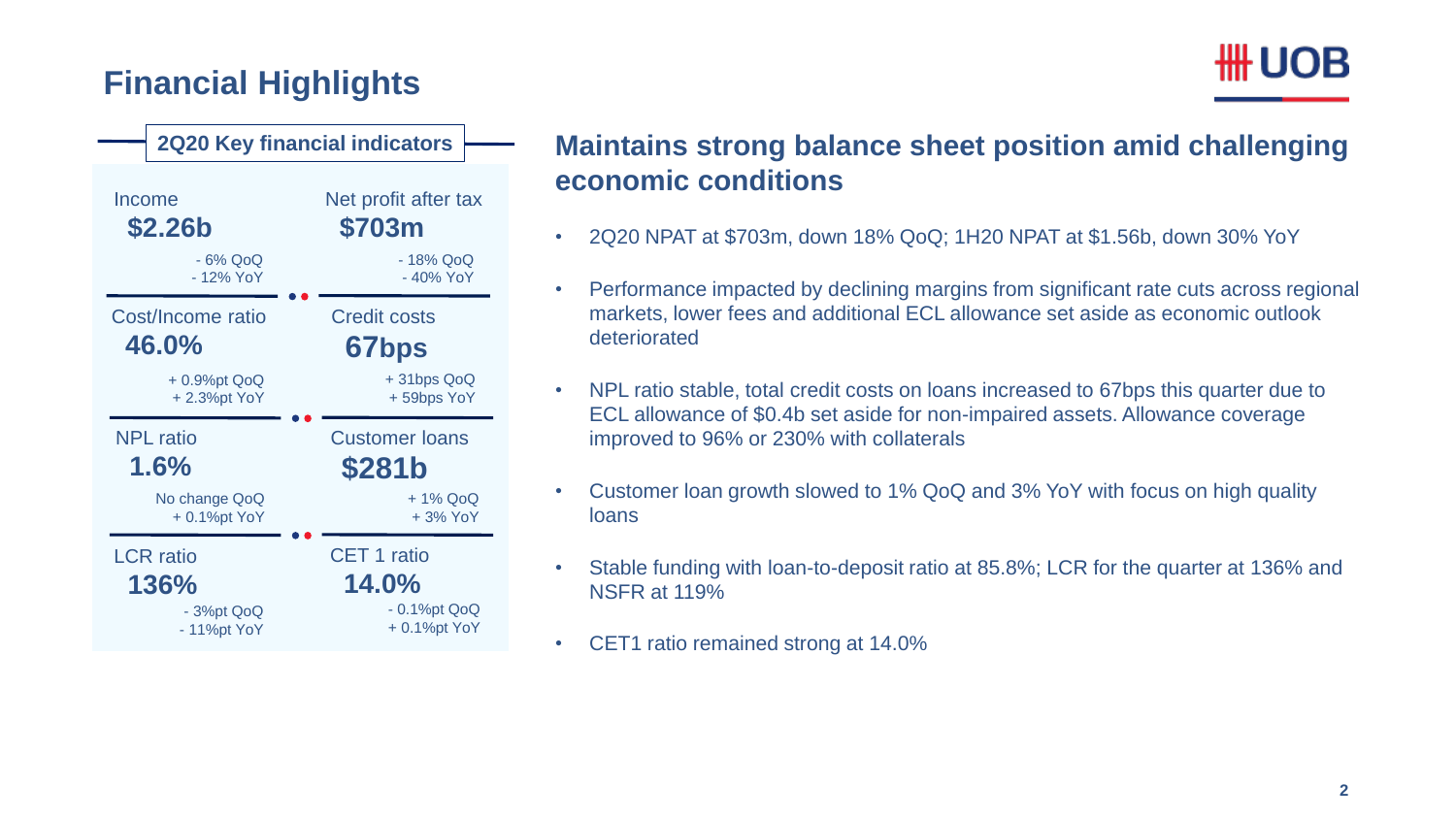

# **First half and second quarter earnings fell on declining margins and**

| higher allowance set aside amid global economic uncertainties |             |       |           |             |             |            |             |           |  |
|---------------------------------------------------------------|-------------|-------|-----------|-------------|-------------|------------|-------------|-----------|--|
|                                                               | <b>1H20</b> | 1H19  | YoY       | <b>2Q20</b> | <b>2Q19</b> | <b>YoY</b> | <b>1Q20</b> | QoQ       |  |
|                                                               | \$m\$       | \$m\$ | $+$ /(-)% | \$m\$       | \$m\$       | $+$ /(-)%  | \$m\$       | $+$ /(-)% |  |
| Net interest income                                           | 3,049       | 3,241 | (6)       | 1,456       | 1,653       | (12)       | 1,593       | (9)       |  |
| Net fee income                                                | 960         | 1,005 | (4)       | 445         | 527         | (15)       | 515         | (14)      |  |
| <b>Others</b>                                                 | 657         | 743   | (12)      | 359         | 403         | (11)       | 298         | 20        |  |
| <b>Total income</b>                                           | 4,667       | 4,989 | (6)       | 2,260       | 2,583       | (12)       | 2,407       | (6)       |  |
| Less: Total expenses                                          | 2,126       | 2,203 | (3)       | 1,040       | 1,129       | (8)        | 1,086       | (4)       |  |
| <b>Operating profit</b>                                       | 2,541       | 2,787 | (9)       | 1,220       | 1,453       | (16)       | 1,320       | (8)       |  |
| Less: Impairment charge                                       | 682         | 144   | >100      | 396         | 51          | >100       | 286         | 39        |  |
| Add: Assoc & JV                                               | 40          | 17    | >100      | 22          | (0)         | >100       | 18          | 26        |  |
| <b>Net profit</b>                                             | $-1,558$    | 2,219 | (30)      | $-703$      | 1,168       | (40)       | 855         | (18)      |  |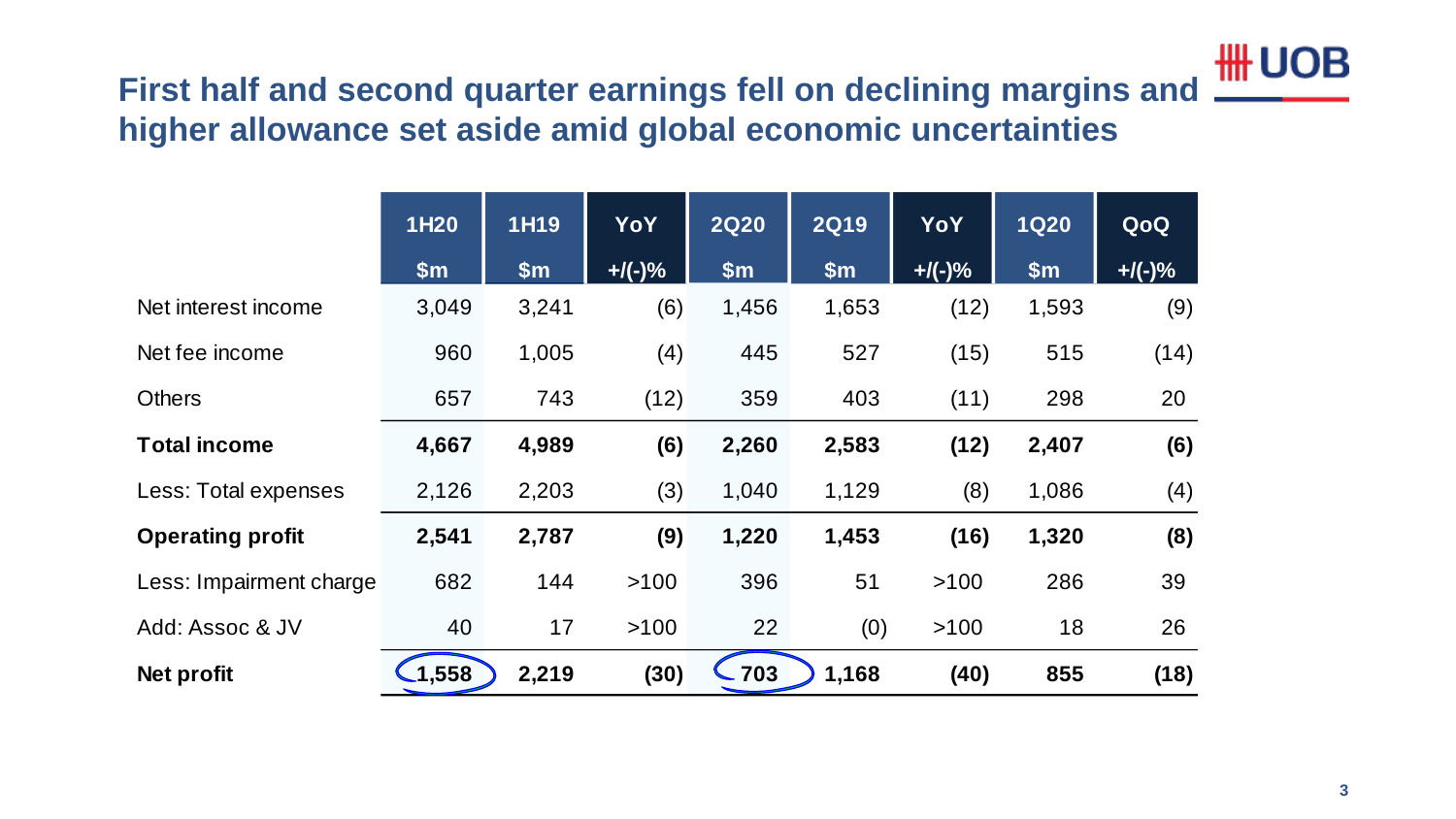### **Operating profit declined sharply in Singapore, overseas diversification of franchise provided stability**

| <b>Operating Profit</b>  | <b>1H20</b><br>\$m\$ | 1H19<br>\$m\$    | YoY<br>$+$ /(-)% | <b>2Q20</b><br>\$m\$ | <b>1Q20</b><br>\$m\$ | QoQ<br>$+$ /(-)% |
|--------------------------|----------------------|------------------|------------------|----------------------|----------------------|------------------|
| Singapore                | 1,316                | 1,650            | (20)             | 603                  | 713                  | (15)             |
| <b>Southeast Asia</b>    | 663                  | 586              | 13               | 318                  | 345                  | (8)              |
| Malaysia                 | 351                  | 308              | 14               | 156                  | 195                  | (20)             |
| Thailand                 | 189                  | 194              | (2)              | 97                   | 93                   | 4                |
| Indonesia                | 103                  | 70               | 46               | 58                   | 45                   | 30               |
| Vietnam                  | 15                   | $\boldsymbol{9}$ | 75               | $6\phantom{1}$       | $9\,$                | (37)             |
| <b>Others</b>            | $5\phantom{1}$       | $\overline{4}$   | 11               | $\boldsymbol{2}$     | 3                    | (32)             |
| <b>North Asia</b>        | 291                  | 305              | (5)              | 179                  | 112                  | 60               |
| <b>Greater China</b>     | 266                  | 291              | (9)              | 164                  | 102                  | 61               |
| <b>Others</b>            | 25                   | 15               | 74               | 15                   | 10                   | 49               |
| <b>Rest of the world</b> | 271                  | 246              | 10               | 120                  | 151                  | (21)             |
| Total                    | 2,541                | 2,787            | (9)              | 1,220                | 1,320                | (8)              |

## UOB

#### **Singapore:**

YoY and QoQ results were impacted by NIM compression from falling benchmark interest rates

#### **Southeast Asia**

- QoQ drop due to movement restrictions weighing on customer activities,
- YoY, MY and ID benefited from lower cost of funds and improved trading and investment income. VN franchise continued to show good momentum

#### **North Asia**

- YoY, CN benefited from lower cost of funds while QoQ from improved trading income
- HK YoY was impacted by unrealized losses arising from market uncertainties. QoQ results benefited from lower funding cost and improved investment income
- **Rest of the world** 
	- Cayman: YoY impacted by unrealized gains on investments. QoQ drop due to reversal of unrealized gains TQ.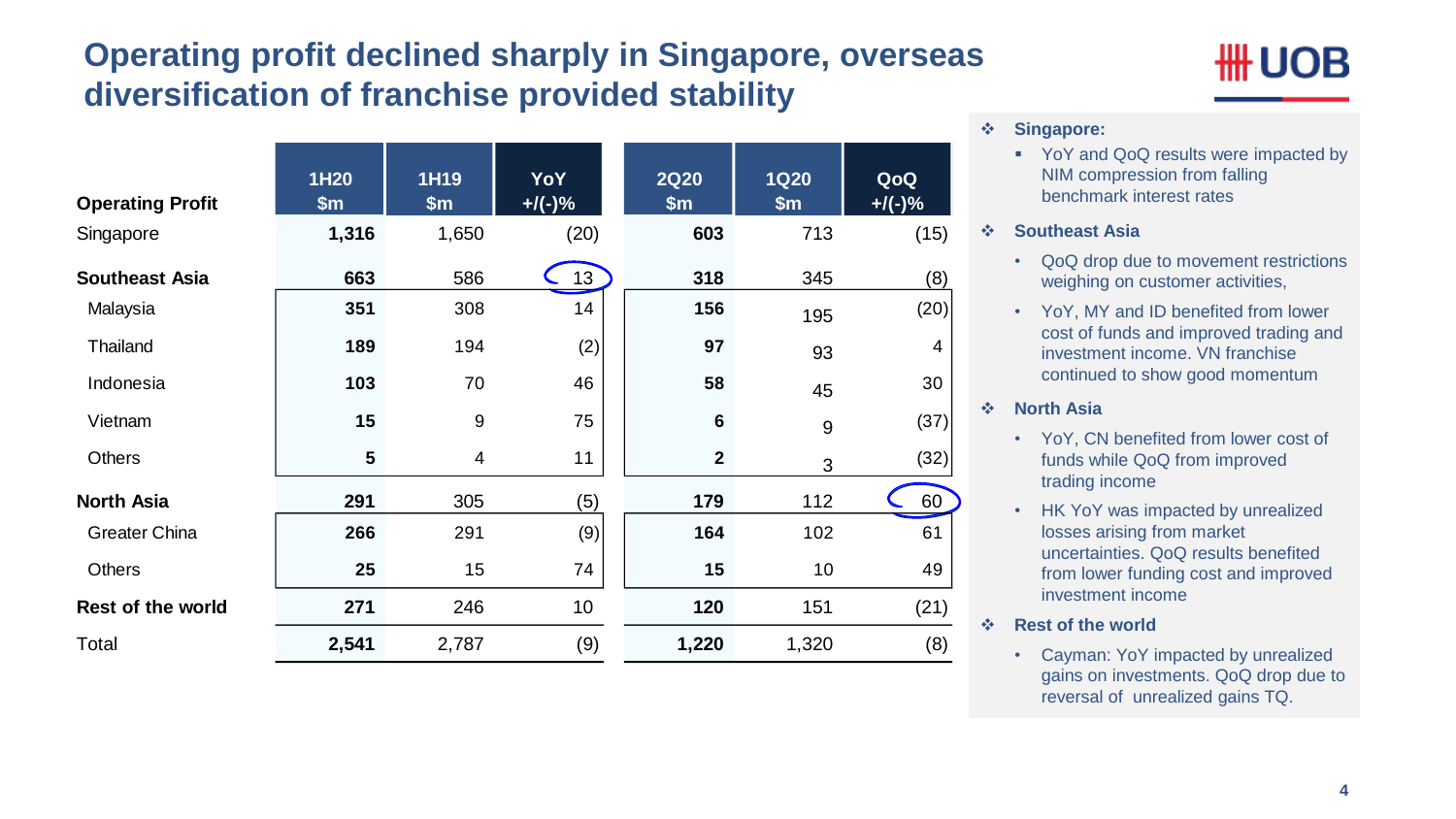

### **Business segment performance shows resilience**

| <b>Operating Profit</b> | 1H20<br>$\mathsf{Sm}$ | 1H19<br>\$m\$ | <b>YoY</b><br>$+$ /(-) % | <b>2Q20</b><br>\$m\$ | <b>1Q20</b><br>\$m\$ | QoQ<br>$+$ /(-) % | <b>Retail</b>       |
|-------------------------|-----------------------|---------------|--------------------------|----------------------|----------------------|-------------------|---------------------|
| <b>Group Retail</b>     | 1,036                 | 1,061         | (2)                      | 480                  | 556                  | (14)              |                     |
| Group Wholesale Banking | 1,559                 | 1,570         | (1)                      | 820                  | 740                  | 11                | Wholesale           |
| <b>Global Markets</b>   | 286                   | 161           | 78                       | 175                  | 110                  | 59                | ш                   |
| Others <sup>*</sup>     | (341)                 | (6)           | (>100)                   | (255)                | (86)                 | (>100)            |                     |
| <b>Total</b>            | 2,541                 | 2,787         | (9)                      | 1,220                | 1,320                | (8)               | <b>Global Marke</b> |

Retail's income marginally lower YoY as margin compression partly moderated healthy volume growth. QoQ drop due to lower interest income and fees

Wholesale's income relatively stable YoY. QoQ benefitted from volume growth and higher loan-related fees

#### **Global Markets** Global Markets' income



benefitted YoY and QoQ from sharp downward movement in interest rates during the early part of 2020

**+9% YoY Assets under management at \$129 billion**

**28% Cross-border income against total Wholesale income**

**+6% YoY Treasury customer flow**

\* Comprises Investment Management, Central Treasury, Corporate Functions and Banknotes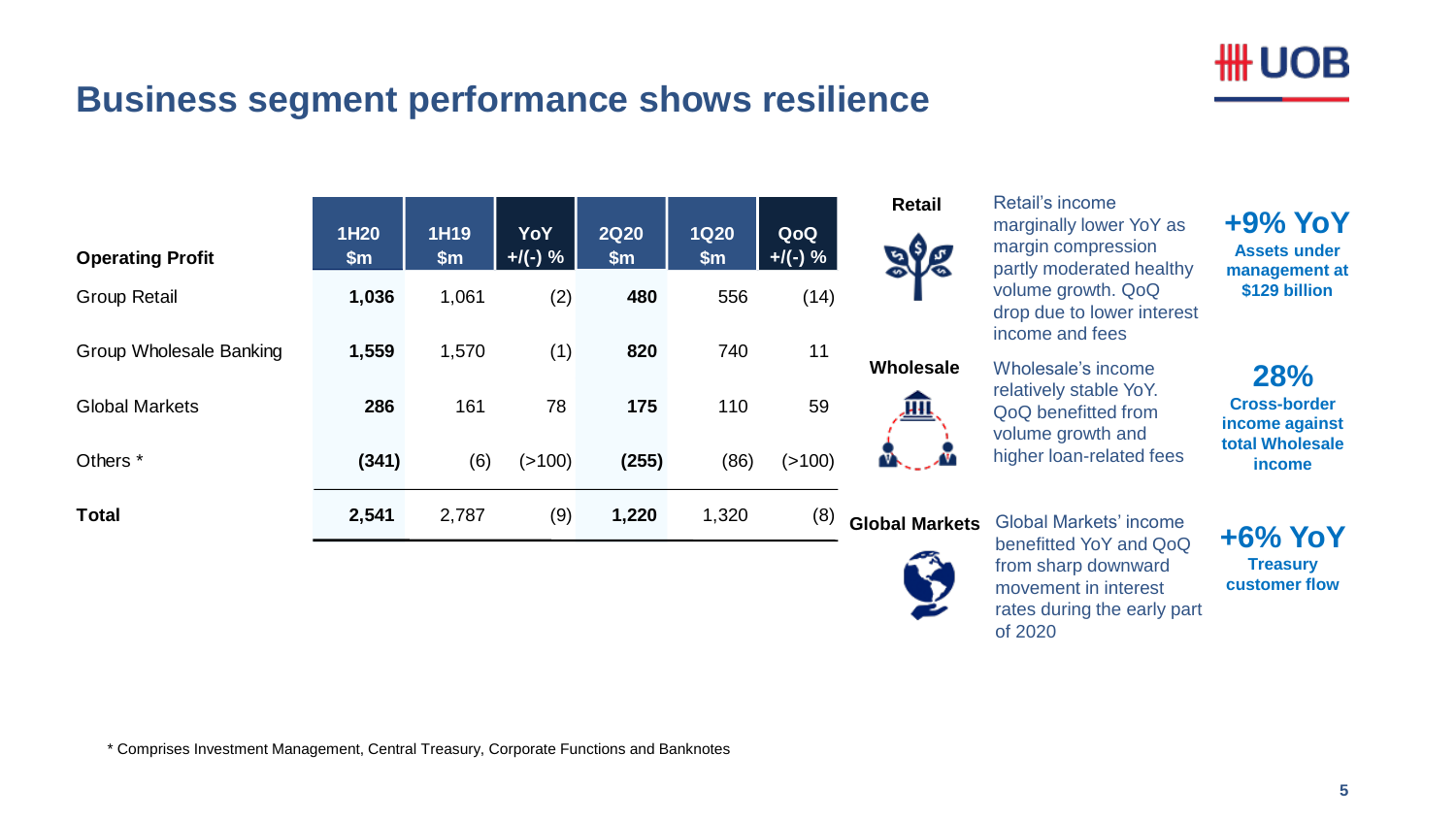### **QoQ NIM down 23 bps to 1.48% on the back of steep benchmark rate decline across the regional markets**



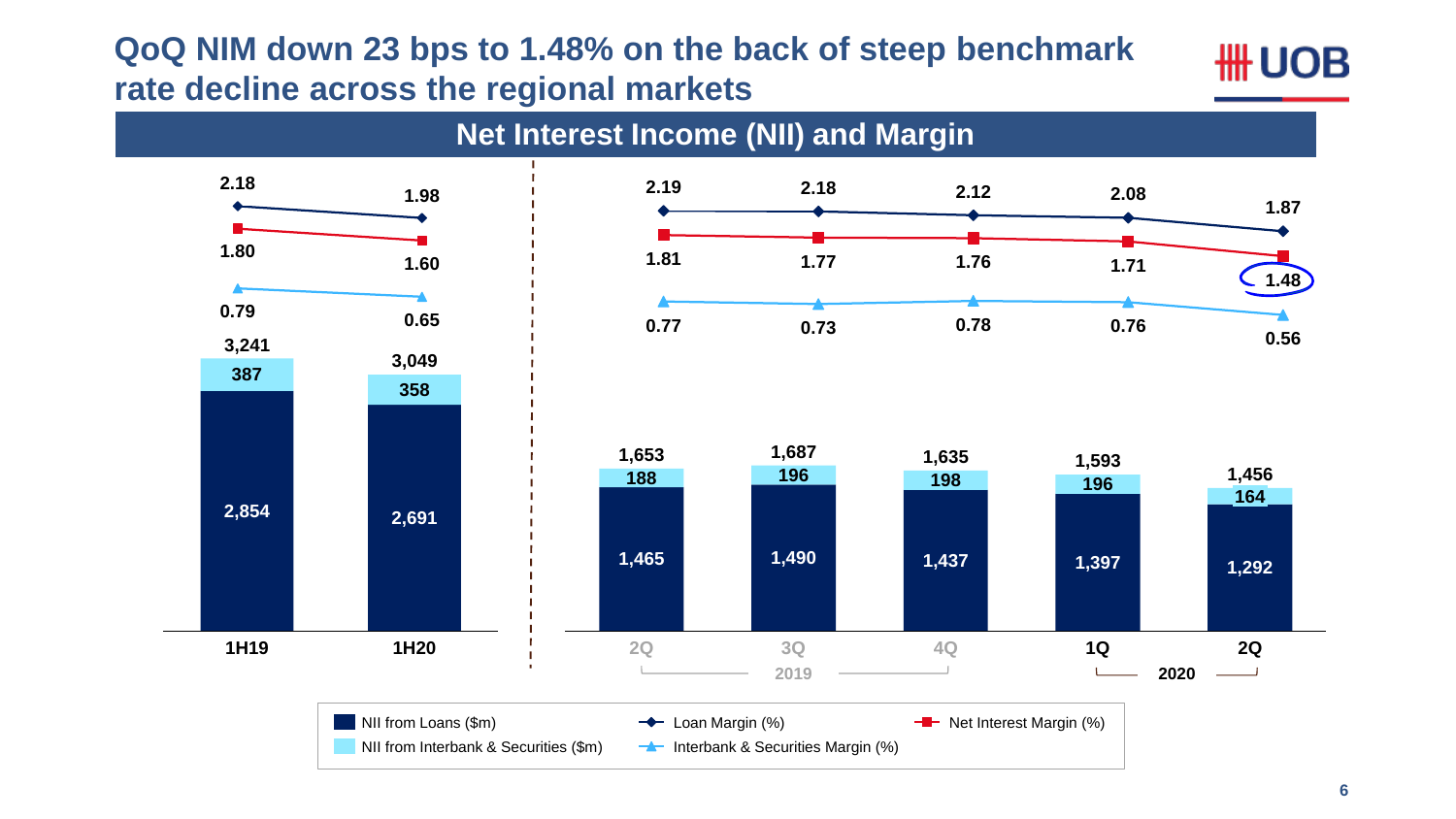**Fee income decreased 14% QoQ on lower wealth management and HH UOB credit card fees as sales and transactions reduced**

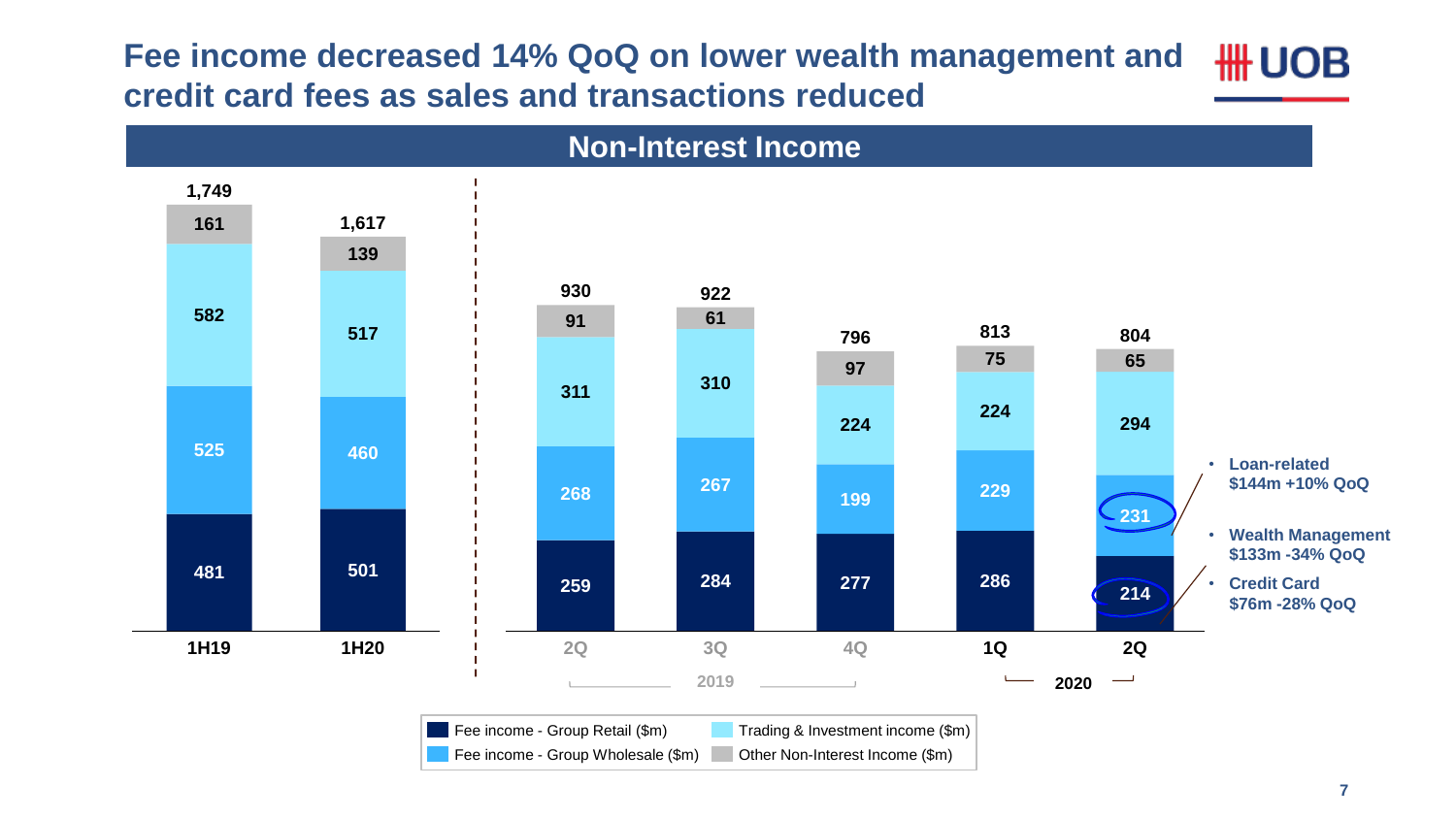#### **Operating expenses continued to fall QoQ and YoY from lower staff HH UOB costs and discretionary spend**

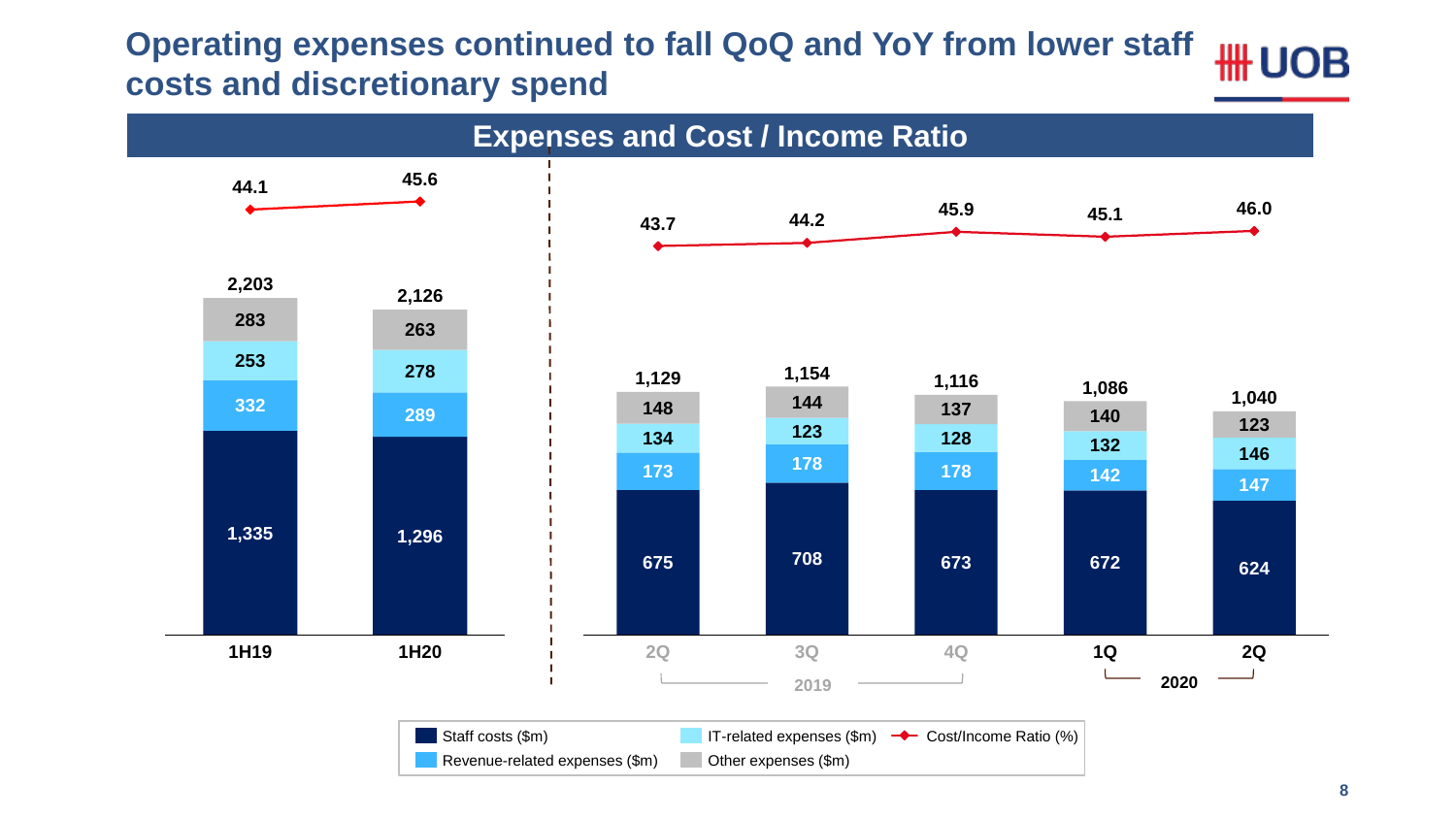# **HH UOB**

### **Lower NPA formation this quarter, NPL ratio unchanged at 1.6%**

|                                                          | 2019                  |                     | 2020                 |                       |                               |
|----------------------------------------------------------|-----------------------|---------------------|----------------------|-----------------------|-------------------------------|
| \$m\$                                                    | 2Q                    | 3Q                  | 4Q                   | 1Q                    | 2Q                            |
| <b>NPAs at start of period</b><br>Non-individuals        | 4,215                 | 4,185               | 4,350                | 4,297                 | 4,590                         |
| <b>New NPAs</b><br>Upgrades and recoveries<br>Write-offs | 357<br>(182)<br>(229) | 180<br>(38)<br>(26) | 437<br>(400)<br>(81) | 573<br>(101)<br>(208) | $\sqrt{131}$<br>(126)<br>(42) |
|                                                          | 4,161                 | 4,301               | 4,307                | 4,561                 | 4,553                         |
| <b>Individuals</b>                                       | 24                    | 49                  | (10)                 | 29                    | 75                            |
| <b>NPAs at end of period</b>                             | 4,185                 | 4,350               | 4,297                | 4,590                 | 4,628                         |
|                                                          |                       |                     |                      |                       |                               |
| <b>NPL Ratio (%)</b>                                     | 1.5                   | 1.5                 | 1.5                  | 1.6                   | -1.6                          |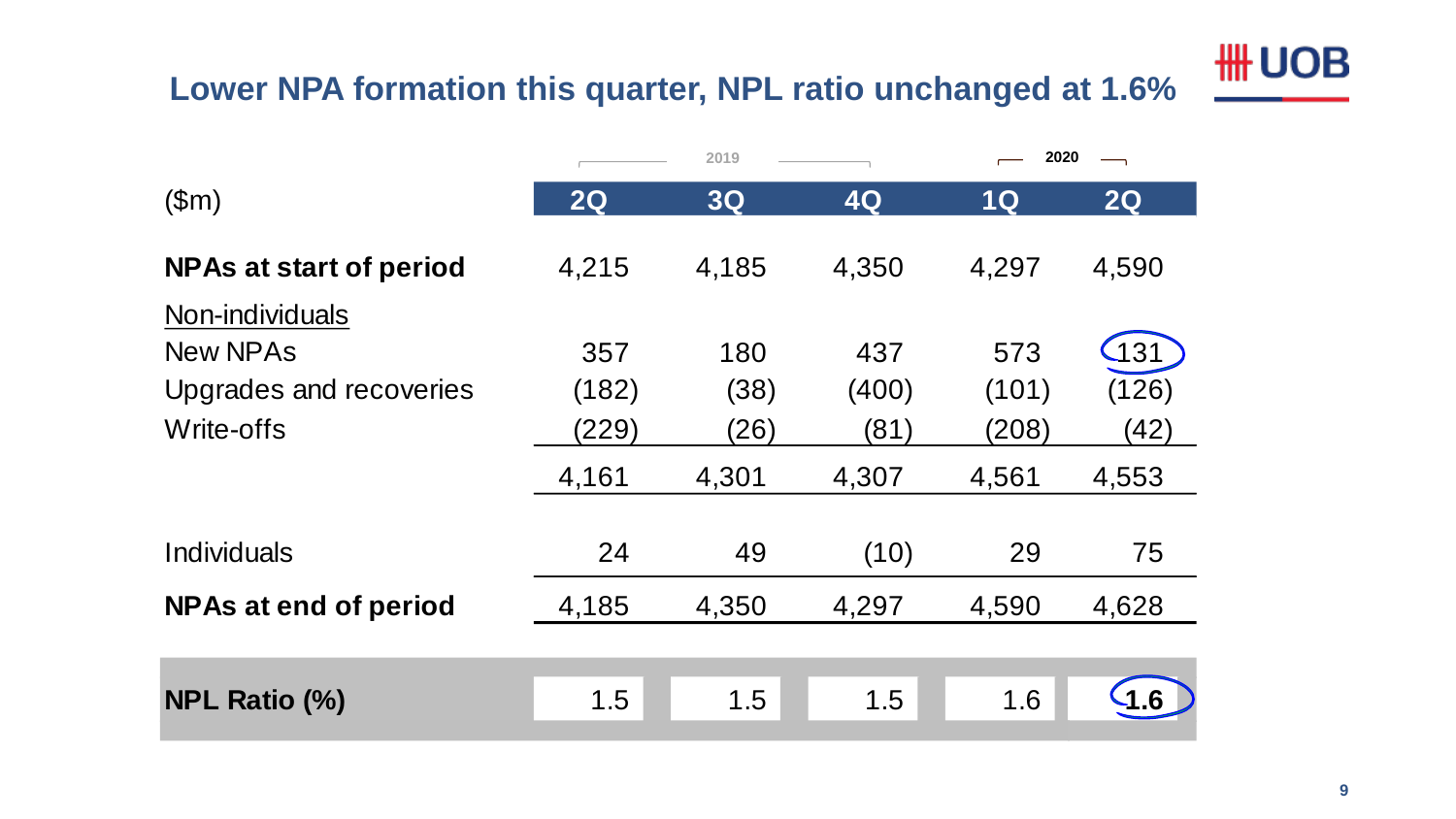**2Q20 total credit costs at 67bps mainly from allowance set aside for non-impaired loans as macroeconomic outlook deteriorated**



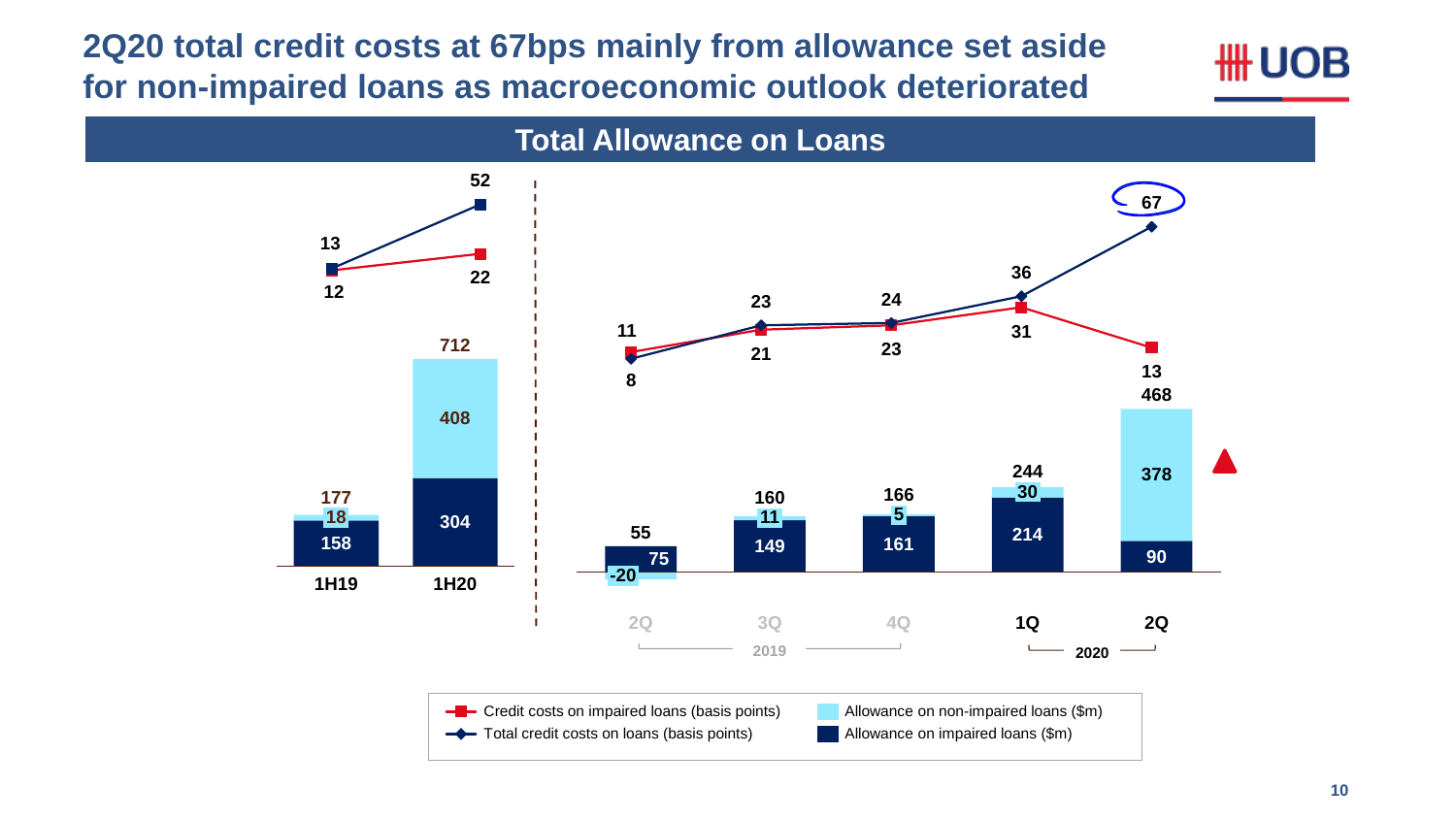### **Increase allowance for non-impaired assets in anticipation of future credit emergence**



Notes: (1) Regulatory loss allowance reserve (RLAR) is a non-distributable reserve appropriated through retained earnings to meet MAS Notice No. 612 Credit Files, Grading and Provisioning requirements.

(2) Includes RLAR as part of total allowance.

₩ UOB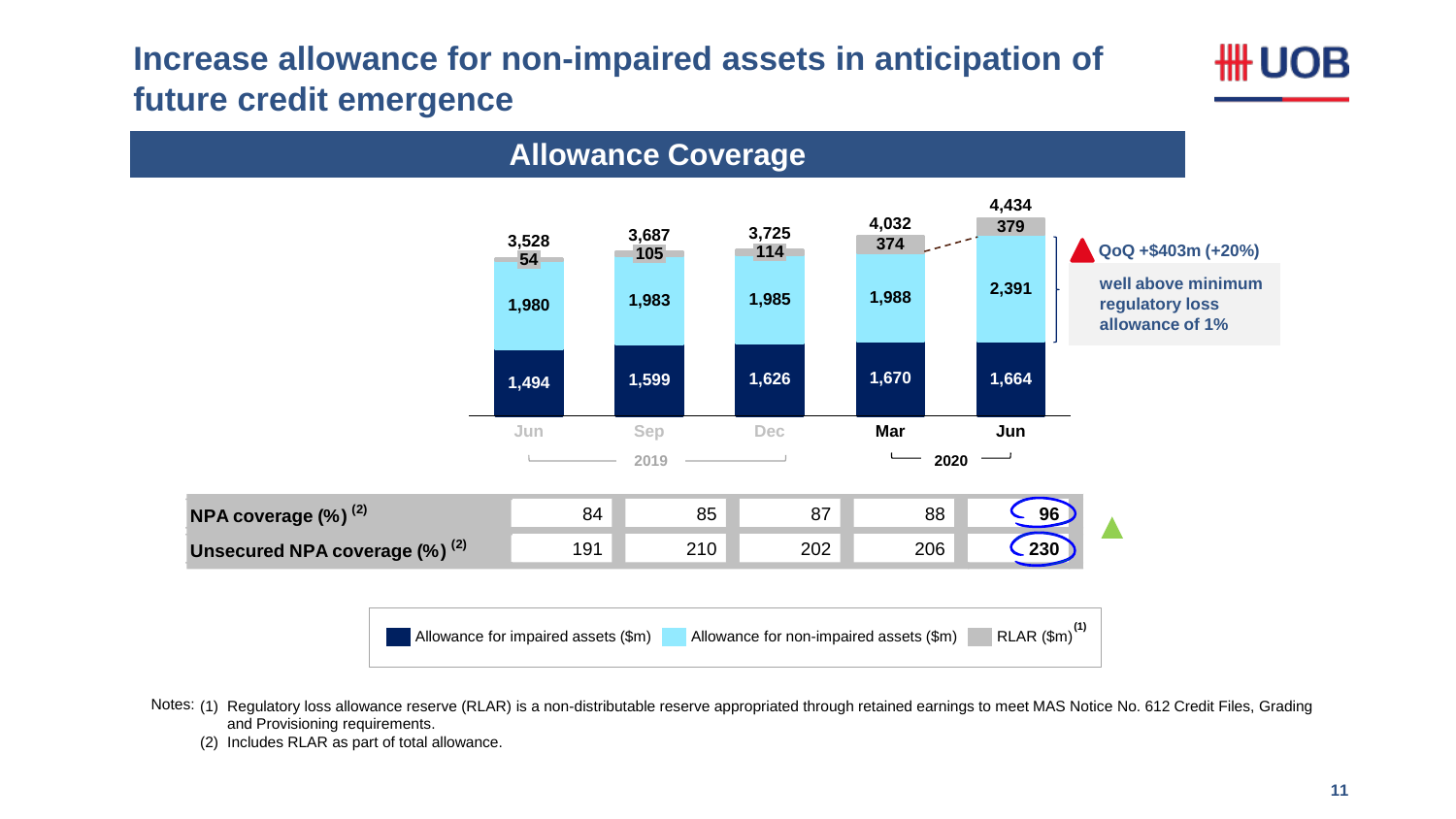### **Loan growth slowed to 1% QoQ and 3% YoY, focus on high quality loans**

|                       | <b>Jun-20</b>  | <b>Mar-20</b>   | <b>Jun-19</b>   | QoQ            | YoY            |
|-----------------------|----------------|-----------------|-----------------|----------------|----------------|
| <b>Gross Loans</b>    | \$b            | \$ <sub>b</sub> | \$ <sub>b</sub> | $+$ /(-)%      | $+$ /(-)%      |
| Singapore             | 142            | 141             | 142             | $\overline{0}$ | $\overline{0}$ |
| <b>Southeast Asia</b> | 64             | 63              | 61              | $\overline{2}$ | 6              |
| Malaysia              | 30             | 30              | 29              | $\overline{0}$ | 3              |
| <b>Thailand</b>       | 21             | 20              | 18              | 5              | 14             |
| Indonesia             | 11             | 11              | 11              | $\overline{4}$ | $\Omega$       |
| Vietnam               | $\overline{2}$ | $\overline{2}$  | 1               | (2)            | 35             |
| <b>Others</b>         | 1              |                 |                 | (2)            | (20)           |
| <b>North Asia</b>     | 47             | 48              | 46              | (2)            | $\overline{2}$ |
| <b>Greater China</b>  | 44             | 45              | 43              | (2)            | 3              |
| <b>Others</b>         | 3              | 3               | 3               | (0)            | (16)           |
| Rest of the world     | 28             | 26              | 25              | 5              | 13             |
| <b>Total</b>          | 281            | 278             | 273             | 1              | 3              |

Note: Loans are classified based on where credit risks reside, represented by country of incorporation/operation for non-individuals and residence for individuals.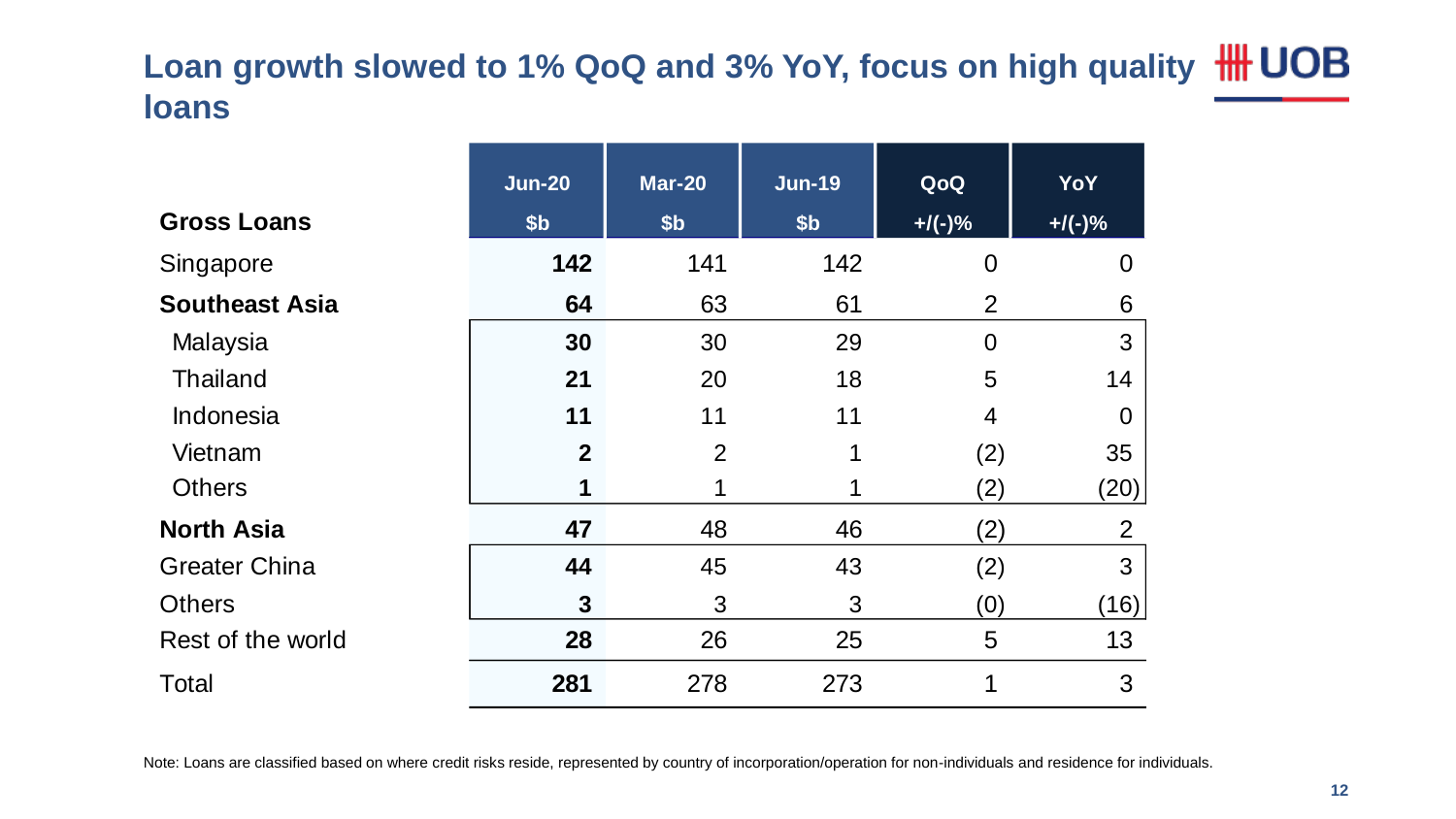### **Healthy deposit growth with CASA ratio at 49.6%, continue to focus on stability of funding**



|                                | <b>Jun-20</b>    | <b>Mar-20</b>   | <b>Jun-19</b>   | QoQ            | YoY            |
|--------------------------------|------------------|-----------------|-----------------|----------------|----------------|
|                                | \$ <sub>b</sub>  | \$ <sub>b</sub> | \$ <sub>b</sub> | $+$ /(-)%      | $+$ /(-)%      |
| Singapore                      | 217              | 216             | 203             | $\overline{0}$ | 7              |
| <b>Southeast Asia</b>          | 65               | 62              | 59              | 4              | 9              |
| Malaysia                       | 30               | 30              | 30              | 1              | 1              |
| <b>Thailand</b>                | 23               | 22              | 20              | 5              | 12             |
| Indonesia                      | 8                | $\overline{7}$  | $\overline{7}$  | 16             | 10             |
| Vietnam                        | $\mathbf{3}$     | 3               | 1               | (5)            | >100           |
| <b>Others</b>                  | $\boldsymbol{0}$ | $\overline{0}$  | $\overline{0}$  | (5)            | 17             |
| <b>North Asia</b>              | 20               | 23              | 21              | (11)           | (5)            |
| <b>Greater China</b>           | 20               | 23              | 21              | (12)           | (4)            |
| <b>Others</b>                  | $\bf{0}$         | $\overline{0}$  | $\overline{0}$  | 67             | (14)           |
| Rest of the world              | 21               | 21              | 21              | 1              | $\overline{0}$ |
| <b>Total Customer Deposits</b> | 323              | 322             | 305             | $\overline{0}$ | 6              |
| Wholesale funding $(1)$        | 50               | 48              | 52              | 5              | (3)            |
| <b>Total funding</b>           | 373              | 370             | 356             | 1              | 5              |
| <b>CASA/Deposit Ratio (%)</b>  | .49.6)           | 47.0            | 43.1            | 2.6            | 6.5            |

Note: (1) Comprises debt issuances, perpetual capital securities and interbank liabilities.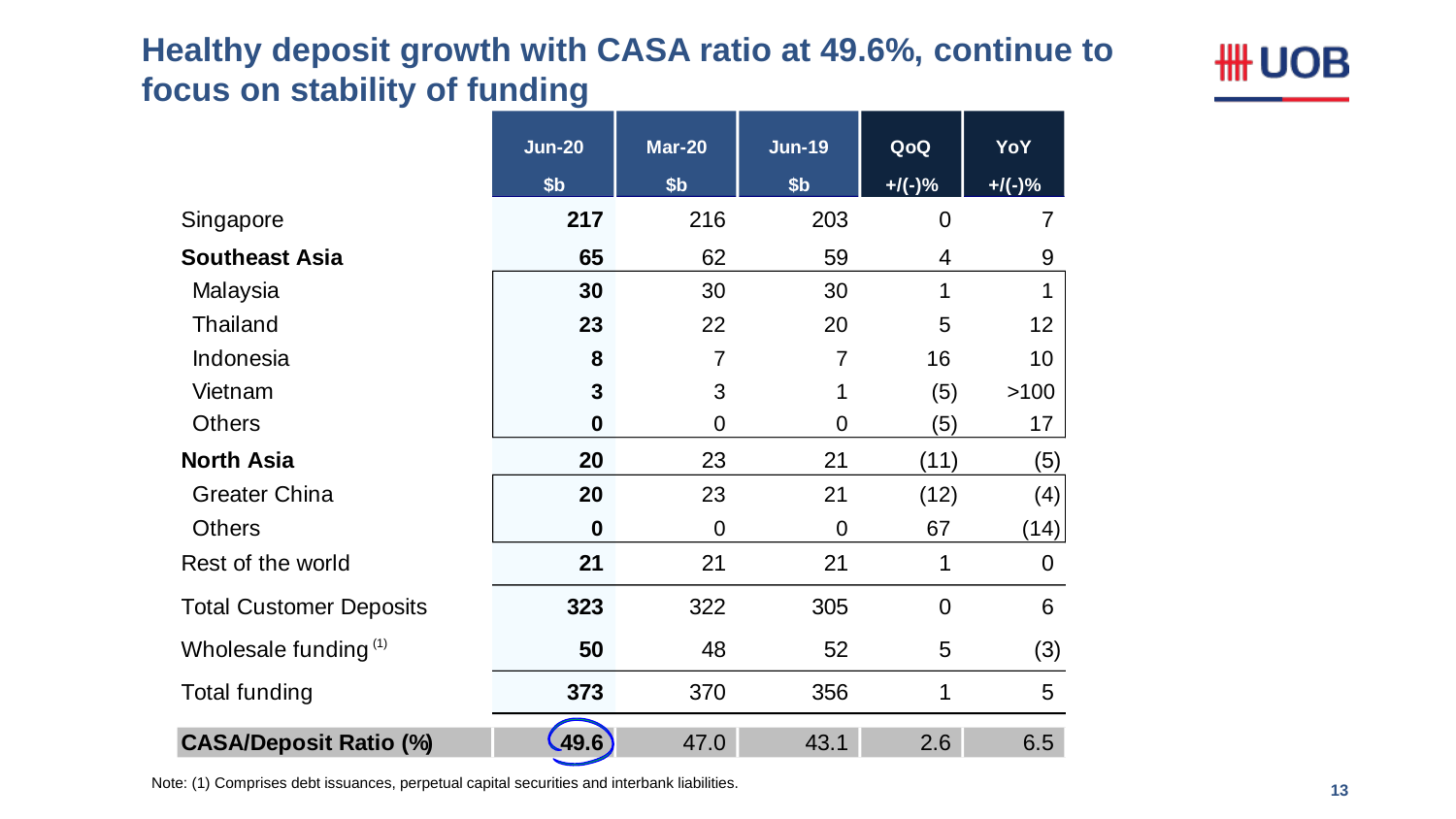**Maintain strong balance sheet position supported by ample liquidity and robust capital position in view of uncertainties ahead** 



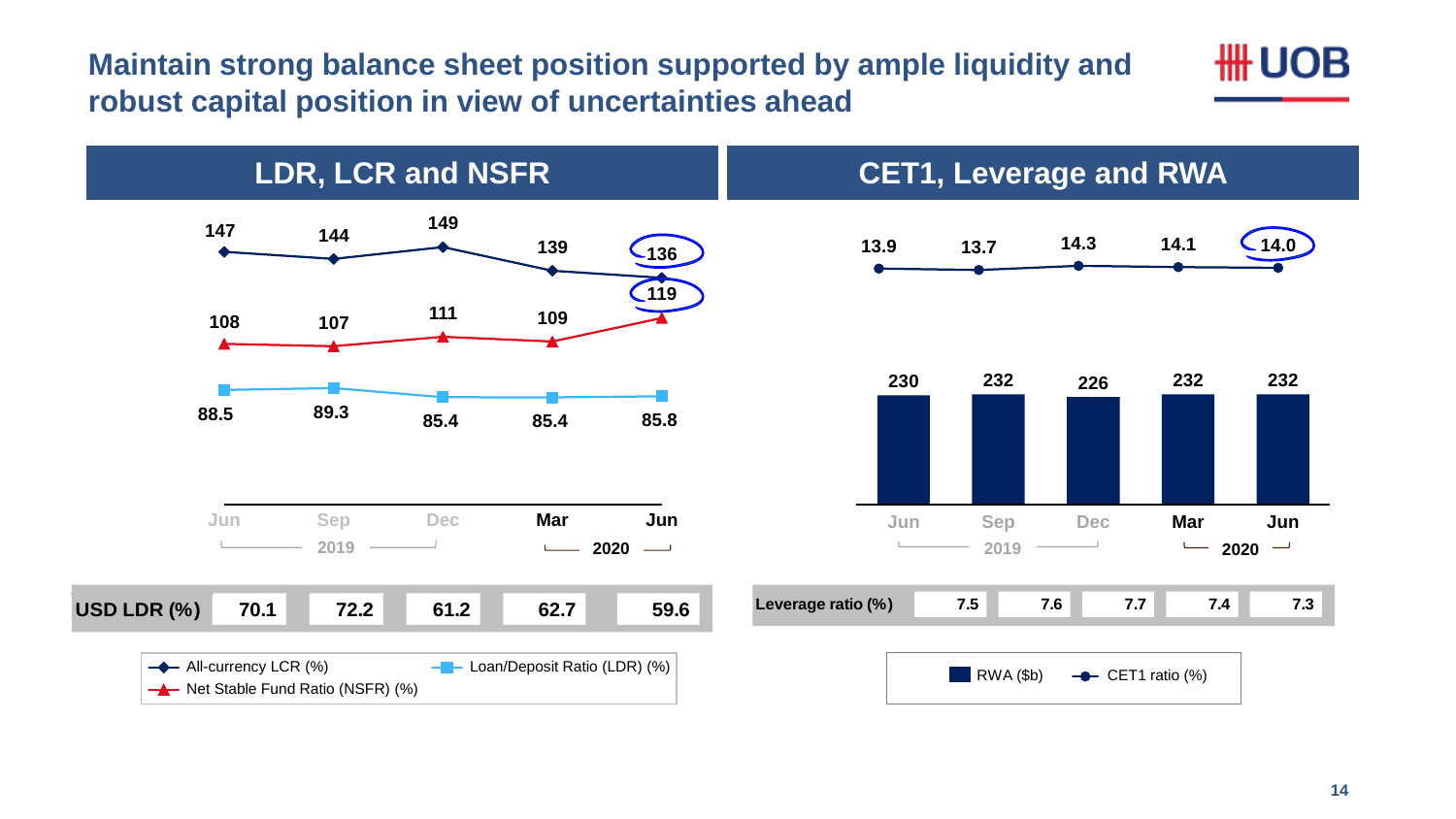### **Dividends in line with MAS guidance**





^ Not meaningful as payout in line with Monetary Authority of Singapore's call for banks to cap the total dividends per share (DPS) at 60% of the prior year's DPS.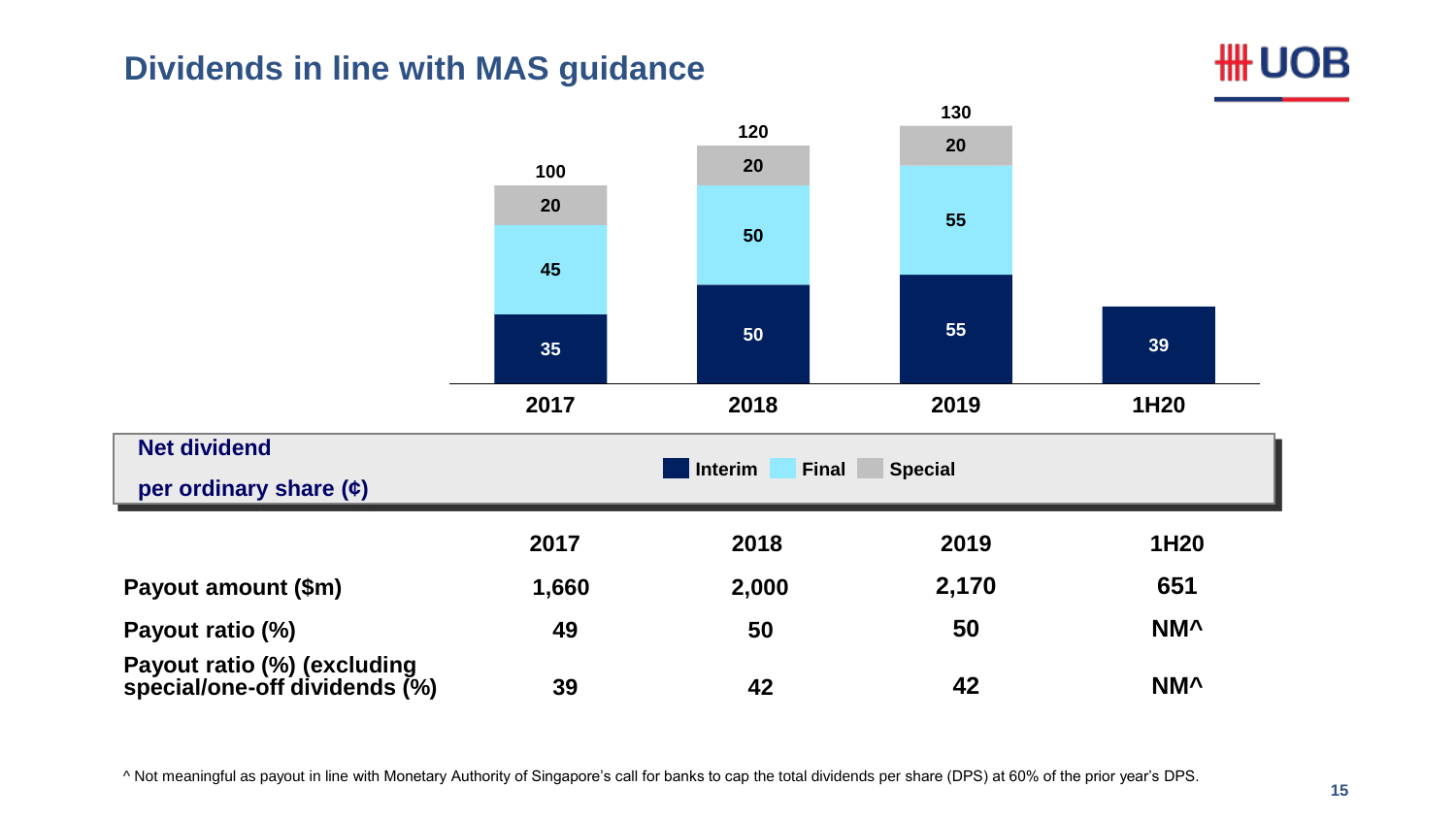## **Appendix :**

# # UOB

**Exposure to Greater China Exposure to Oil & Gas sector**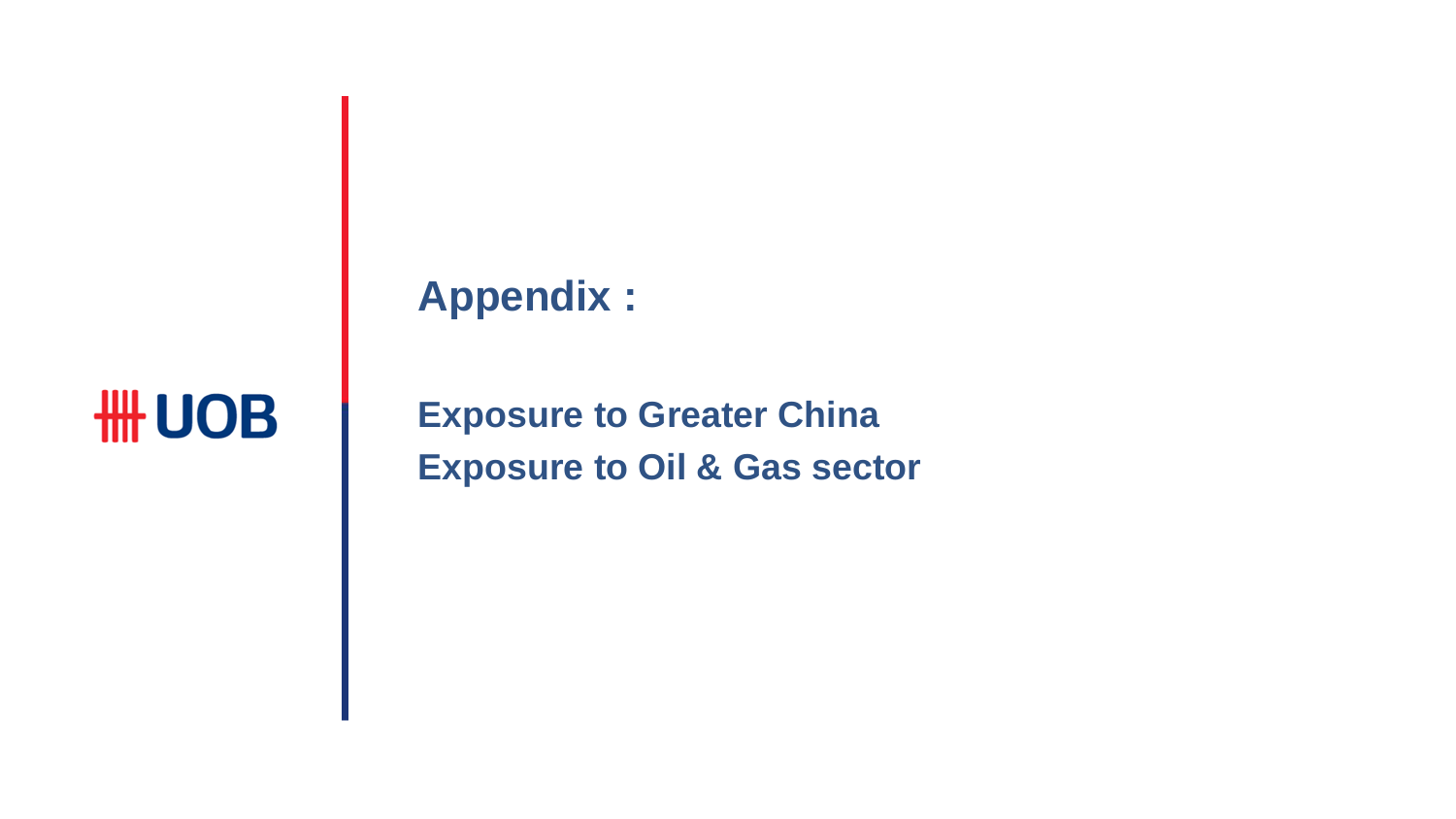

### **Exposure to Greater China**



#### **As at 30 Jun 2020:**

#### **Mainland China exposure (\$29b or 7% of total assets)**

#### **Bank exposure (\$15b)**

- Accounted for ~50% of total exposure to Mainland China, with top 5 domestic banks and 3 policy banks accounting for ~70% of total bank exposure
- 99% with <1 year tenor
- Trade exposures comprise ~30% of total bank exposure

#### **Non-bank exposure (\$12b)**

- Target customers include top-tier state-owned enterprises, large local corporates and foreign investment enterprises
- ~50% denominated in RMB
- $\sim$  50% with  $<$ 1 year tenor
- NPL ratio at 0.6%

### **Hong Kong SAR exposure (\$35b or 8% of total assets)**

#### **Bank exposure (\$3b)**

• Majority of exposure are to foreign banks

#### **Non-bank exposure (\$29b)**

- Exposure mainly to wholesale corporates
- Real estate loans accounted for \$12b (~4% of total loans); loans are well-collateralised and predominantly to network clients or clients with strong financial sponsors
- Other potential vulnerable industries (hospitality, consumer discretionary, transportation and oil & gas) amounted to \$7.5b
- $\sim$  50% with  $<$ 1 year tenor
- NPL ratio at 0.65%